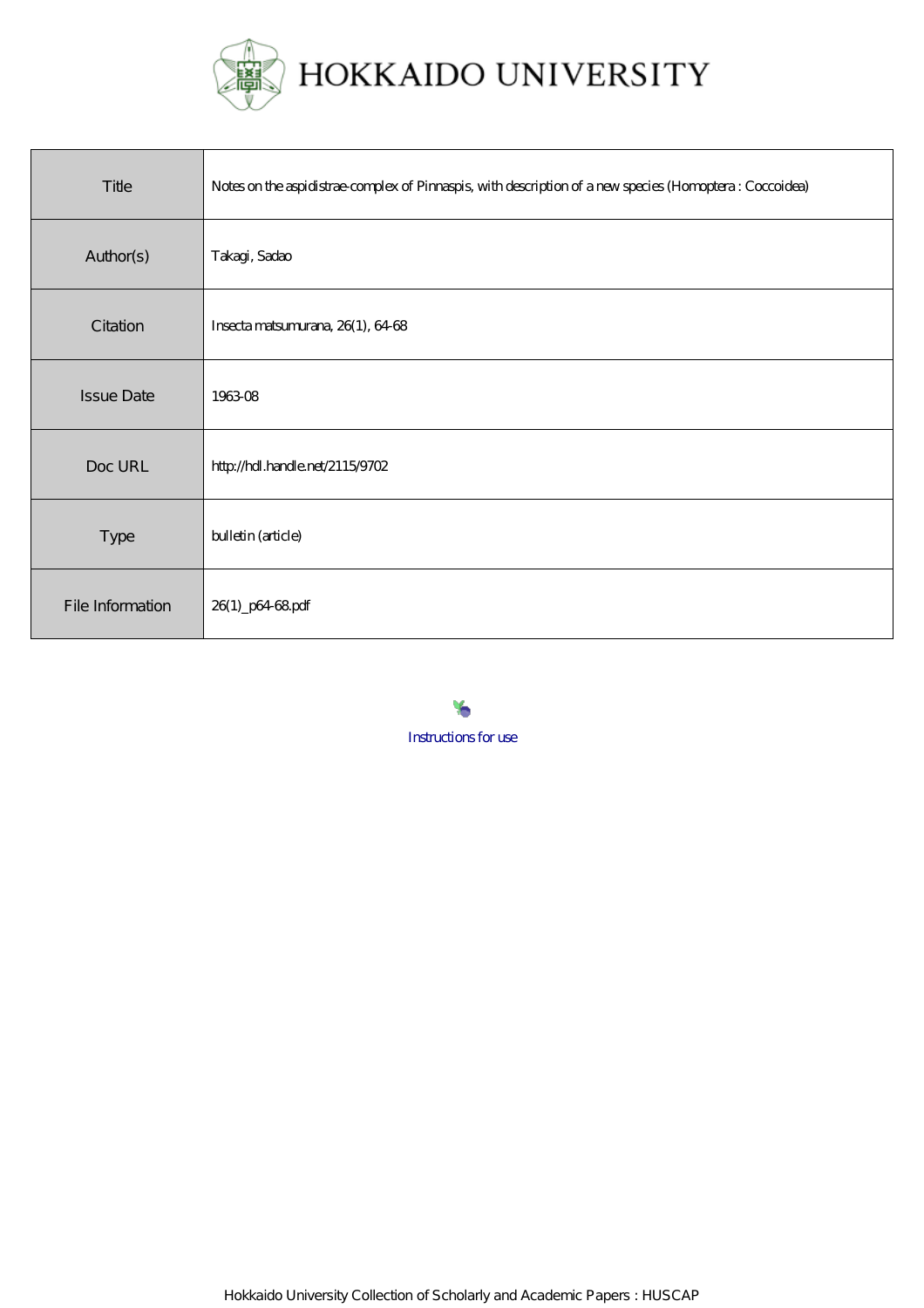# **NOTES ON THE ASPIDISTRAE-COMPLEX OF PINNASPIS, WITH DESCRIPfION OF A NEW SPECIES**

# **(HOMOPTERA : COCCOIDEA)**

# By SADAO TAKAGI

Entomological Institute, Faculty of Agriculture, Hokkaido University, Sapporo

Apparently or presumably consequent on the agency of man, many species of scale insects have widely spread over the world and a great part of them remain uncertain in regard to their cradles. We have several such species belonging to the genus *Pinnaspis*, namely, *P. aspidistrae, P. buxi* and *P. strachani.* In their revision on the genus Ferris & Rao (1947) stated that the centre of the genus was in India and Ceylon. Some species of the genus, however, have been found from Japan, China and the Philippines since that time, and the genus seems also rich on the eastern side of Asia including the named localities. In this area are now known three species of scale insects close to *P. aspidistrae* and *P. strachani,* all of which form a species group, the *aspidistrae.complex.* I believe that the discovery of this species group in Far East may offer some suggestion about the origins of the widely distributed two species P. *aspidistrae* and *P. strachani.* Before going further, will be described a new species belonging to the *aspidistrae*-complex.

Prof. C. Watanabe, Hokkaido University, has given me kind suggestions and read this manuscript. I take this opportunity of thanking Prof. S. Hatusima, Kagosima University, for his kindly identifying host plants during the course of my studies. Prof. T. Takara and Miss. T. Isobe, both of Ryukyu University, provided material. This work was supported in part by a grant from the Ministry of Education.

# *Pinnaspis piperis,* sp. nov.

Adult female fusiform, rather strongly lobed laterally in free segments, attaining 1.3 mm. in length and 0.6 mm. in width. Derm membraneous except for pygidium. Antennae with a seta. Anterior spiracles with a compact cluster of disc pores; posterior spiracles with a much smaller cluster of three to nine disc pores. A submarginal dorsal boss present on first and third abdominal segments each and also in prothoracic region, not sclerotized in the material at hand but well marked out. Preanal scars normally present and well developed. Perivulvar pores numerous in five groups. Median lobes moderate in size, closely appressed together medially, forming a half circle, with three or four lateral incisions; median zygosis protruding much anteriorly. Second lobes bilobed, the inner lobule with basal paraphyses, the outer also well developed, shorter than the inner. Third lobes

<sup>[</sup>Insecta Matsumurana, Vol. 26, No.1, August, 1963]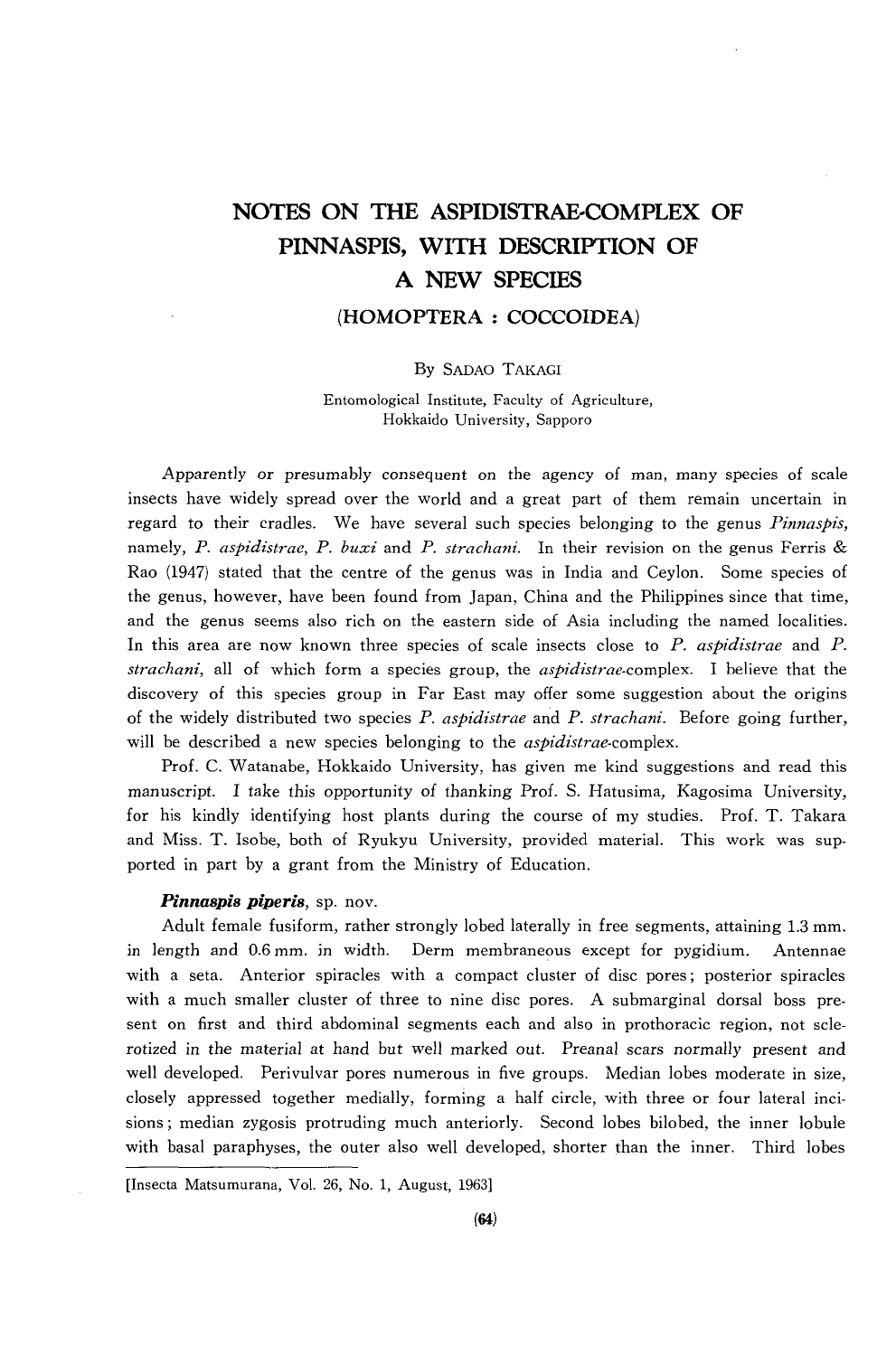l,



Fig. 1. *Pinnaspis piperis,* sp. nov.: adult female.

 $\hat{\mathcal{E}}$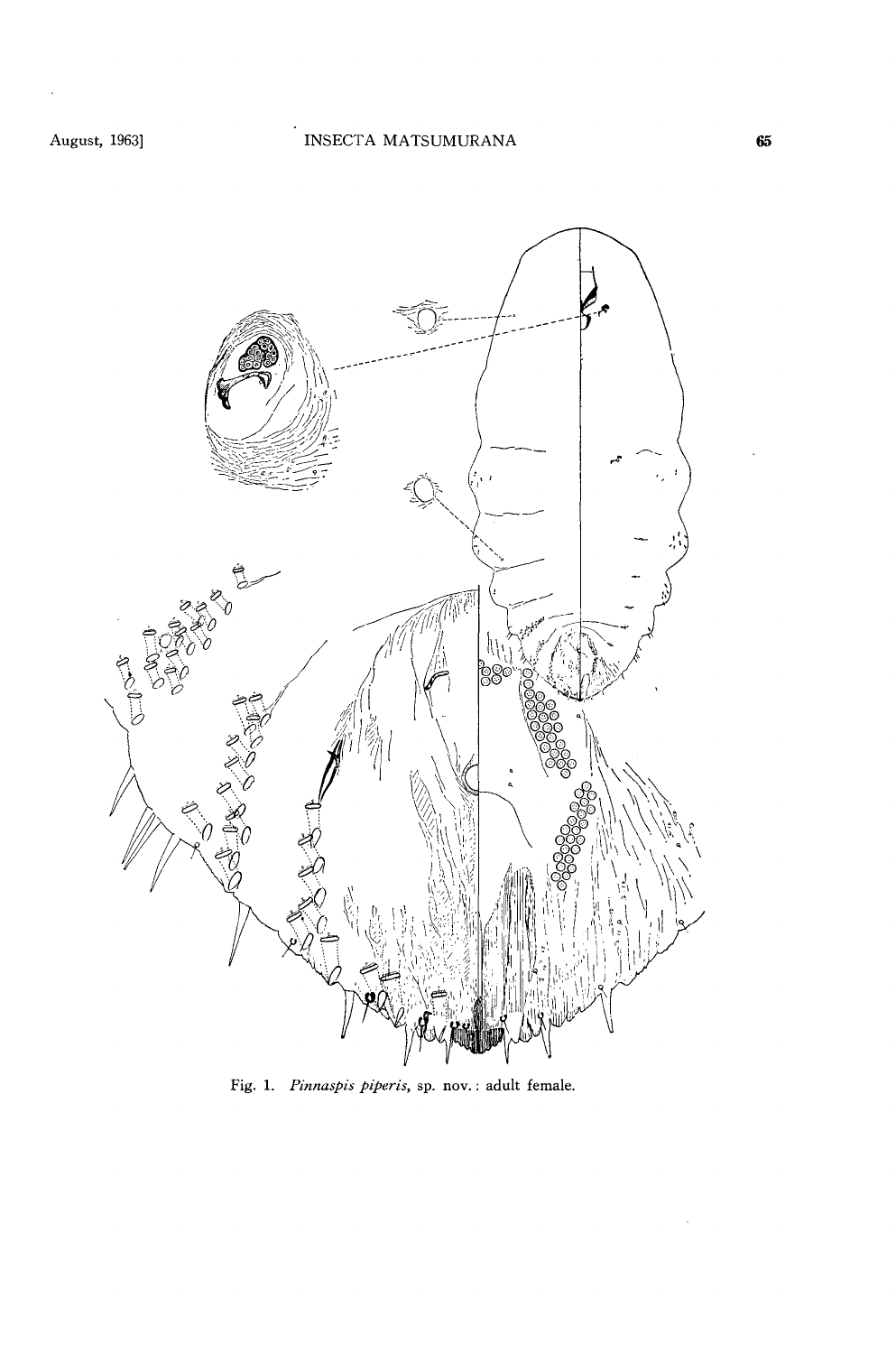# 66 **INSECTA MATSUMURANA** [Vol. 26, No. 1

indicated by a low serrate process. Marginal macroducts of pygidium seven in number on each side. Submarginal dorsal macroducts rather numerous, five to twelve, including one at margin, on third abdominal segment, four to eleven on the fourth, and two to six on the fifth. Somewhat smaller submarginal macroducts scattered as follows: one or two on mesothorax, four to ten on metathorax, six to nine on first abdominal segment, four to eight on the second, and two on the third .. Submedian dorsal ducts of any size absent. One or two short submarginal gland spines present on metathorax and first abdominal segment each, and one to four on the second; two to four elongate marginal gland spines on the third and fourth each, and four single ones caudad of the fourth. Scale of female rather broad, brown in colour; that of male white, felted and tricarinate.

Ryukyu Islands, on *Piper Kadzura:* Naze, Amami·Osima (21. V, 1957, S. Takagi) and Tamagusuku-mura, Okinawa (26. VIII, 1962, T. Isobe). Type slides in the collection of the Entomological Institute, Hokkaido University, Sapporo.

This species is extremely close to *P. aspidistrae,* but I am much inclined to the opinion that it may be a good species distinguishable from *P. aspidistrae* by the preanal scars normally well developed and the submarginal dorsal macroducts more numerous. It may be also distinguished from *P. boehmeriae* by the well-developed preanal scars and by lacking submedian dorsal microducts.

## *Aspidistrae-cornplex*

To this species group belong the early described species *P. aspidistrae* (Signoret, 1869) and *P. strachani* (Cooley, 1899) and the recently described ones *P. boehmeriae* Takahashi *(1957), P. musae* Takagi (1963) and *P. piperis* Takagi (sp. nov.).

*P. aspidistrae* is a well-known pest of a long list of plants over the world. In Japan it occurs also commonly afield on various ferns, Liliaceous grasses, etc. *P. strachani* is also distributed widely, but mainly in the tropics and subtropics, feeding on many Dicotyledoneae, palms, orchids, etc. It should be mentioned here, however, that in Japan it seems rarely to be found in orange orchards. The other three species of the *aspidistrae-complex*  come all from Far East. *P. boehmeriae* lives in Japan, feeding on plants belonging to *Boehmeria, Cirsium, Liriope* and *Synurus. P. musae* and *P. piperis* are known only from the original descriptions, the former being found on bananas from the Philippines and the latter on *Piper Kadzura* from Ryukyu.

The five species are commonly characterized as follows:—The body form is rather slender, but not much elongated, with the free segments well lobed laterally. Median lobes moderate, not very much enlarged nor reduced in size, appressed together closely along their entire mesal length, forming more or less of a half circle, with lateral notches; median zygosis produced much anteriorly. Second lobes well developed and bilobulate, the inner lobule not markedly expanded apically. Dorsal macroducts present at least in the submarginal series on the third to fifth abdominal segments, not extremely reduced in number. Free segments scattered with smaller submarginal macroducts. Perivulvar pores numerous.

The five species offer a remarkable variation only in the pattern of dorsal ducts. In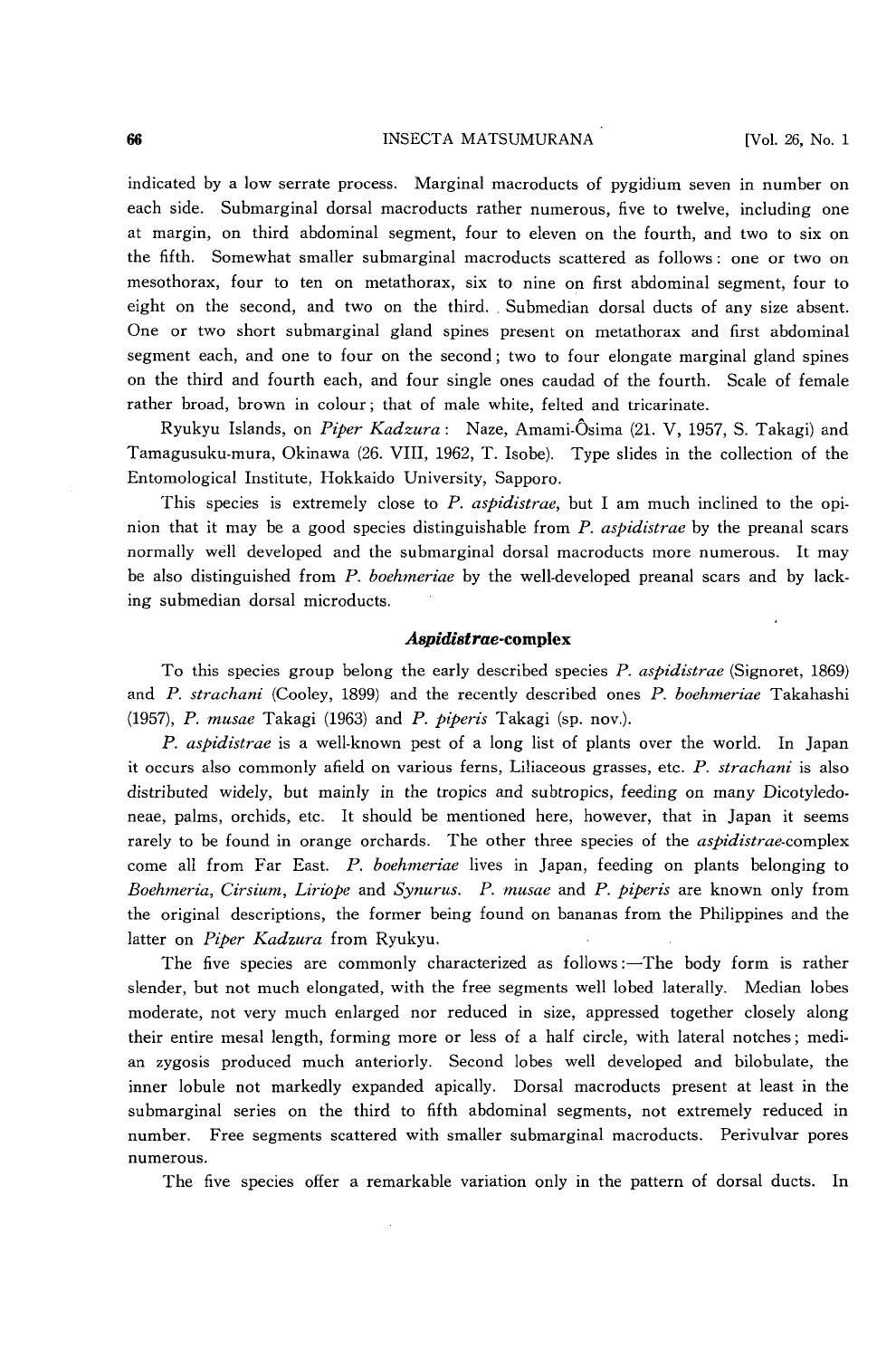fact, through the members of the genus *Pinnaspis* is in evidence the tendency towards the reduction of the dorsal ducts. Among the *aspidistrae·complex* P. *musae* may represent the basic pattern of dorsal ducts, having macroducts in both submedian and submarginal series. The other four show successive stages towards the reduction of the submedian series. In *P. strachani* the submedian series are composed of normal macroducts mingled or not with microducts in the case of the form *"townsendi* type" (after Ferris & Rao, 1947) or entirely replaced by micro ducts ; in P. *boehmeriae* replaced by microducts; in *P. aspidistrae* represented by microducts or wanting; and in *P. piperis* entirely wanting so far as shown by the type material.

The macroducts of the submarginal series are variable in number for each species, and yet it seems that the recently described three species are characterized by having more numerous submarginal macroducts than *P. aspidistrae* and *P. strachani* as shown below.

|                             | Abd. III | Abd. IV  | Abd. V  |
|-----------------------------|----------|----------|---------|
| P. aspidistrae <sup>1</sup> | $2 - 8$  | $2 - 6$  | $1 - 2$ |
| P. strachani <sup>2)</sup>  | $4 - 6$  | $2 - 3$  | $0 - 2$ |
| P. boehmeriae               | $8 - 14$ | $5 - 11$ | $3 - 5$ |
| P. musae                    | $7 - 10$ | $3 - 7$  | $2 - 4$ |
| P. piperis                  | $5 - 12$ | $4 - 11$ | $2 - 6$ |

1) Ferris & Rao (1947) give the following numbers: 4-5 for Abd. III, 3-4 for IV, and 2 (or at times 3-4) for V; and Balachowsky (1954) gives: 4-7 for III, 3-5 for IV, and 1-2 for V.

2) Ferris & Rao (1947) give the following numbers: 3-5 for Abd. III, 3-5 for IV, and 1-3 for V; and Balachowsky (1954) gives: 4-8 for

III, 4-6 for IV, and 2-6 for V.

Certain other characters may be also employed in distinguishing species in the *aspidistrae-complex,* but they offer minor or rather variable specific differences. One of such characters is the presence or absence of the preanal scars. In *P. strachani, P. musae and P. piperis* the preanal scars are at least normally present and well developed, but may at times be entirely obsolete. In *P. aspidistrae* and *P. boehmeriae* the preanal scars are often absent and merely a pair of small chitinized patches are seen where the scars should be expected, but it is not rare to meet with individuals in which the preanal scars are seen, although these scars are but faintly indicated or represented by quite fine crescents.

In brief, the *aspidistrae-complex* is a close group, composed of five species which may at times be not easily distinguished, and it is probably native to the eastern side of Asia. In this connection it should be kept in mind that some described forms of *Pinnaspis* are at present not definitely recognizable and that several of them may be close to *P. aspidistrae* or *P. strachani* (after Ferris & Rao, 1947). In the present study such forms are entirely neglected, but careful examinations of their type specimens as well as abundant further material are of course necessary in order to take a general view of the *aspidistrae*complex.